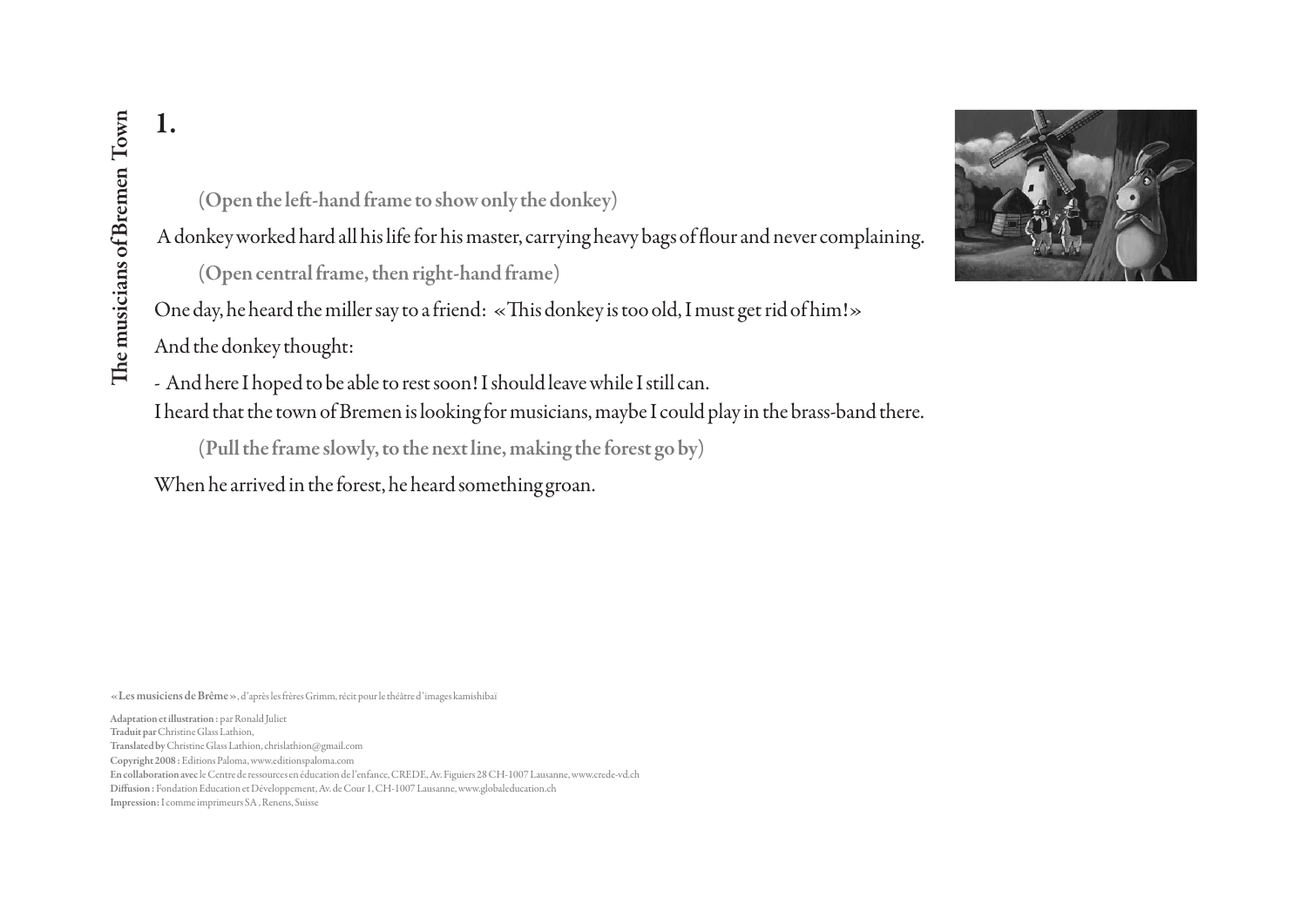It was a hunter's dog, lying under a tree. The donkey asked him: My friend, why are you crying?

The dog replied:

- Alas, I no longer like to hunt, I'd rather play with the animals in the forest. This morning, my master tried to kill me. I escaped, but now, where will I find food?

- Come with me! I've heard that the town of Bremen is looking for musicians.

If we go there, we could play in the brass-band.

So off they went together, the dog in front and the donkey behind him. Suddenly they stopped when they heard a sad «Miaow».



«Les musiciens de Brême», d'après les frères Grimm, récit pour le théâtre d'images kamishibaï

Adaptation et illustration : par Ronald Juliet Copyright 2008 : Editions Paloma, www.editionspaloma.com En collaboration avec le Centre de ressources en éducation de l'enfance, CREDE, Av. Figuiers 28 CH-1007 Lausanne, www.crede-vd.ch Diffusion : Fondation Education et Développement, Av. de Cour 1, CH-1007 Lausanne, www.globaleducation.ch 2.<br>
It was a hunter's dog,<br>
My friend, why are yc<br>
The dog replied:<br>
- Alas, I no longer lik<br>
This morning, my ma<br>
- Come with me! I've<br>
If we go there, we cou<br>
So off they went toge<br>
Suddenly they stoppe<br>
Suddenly they st Traduit par Christine Glass Lathion, Translated by Christine Glass Lathion, chrislathion@gmail.com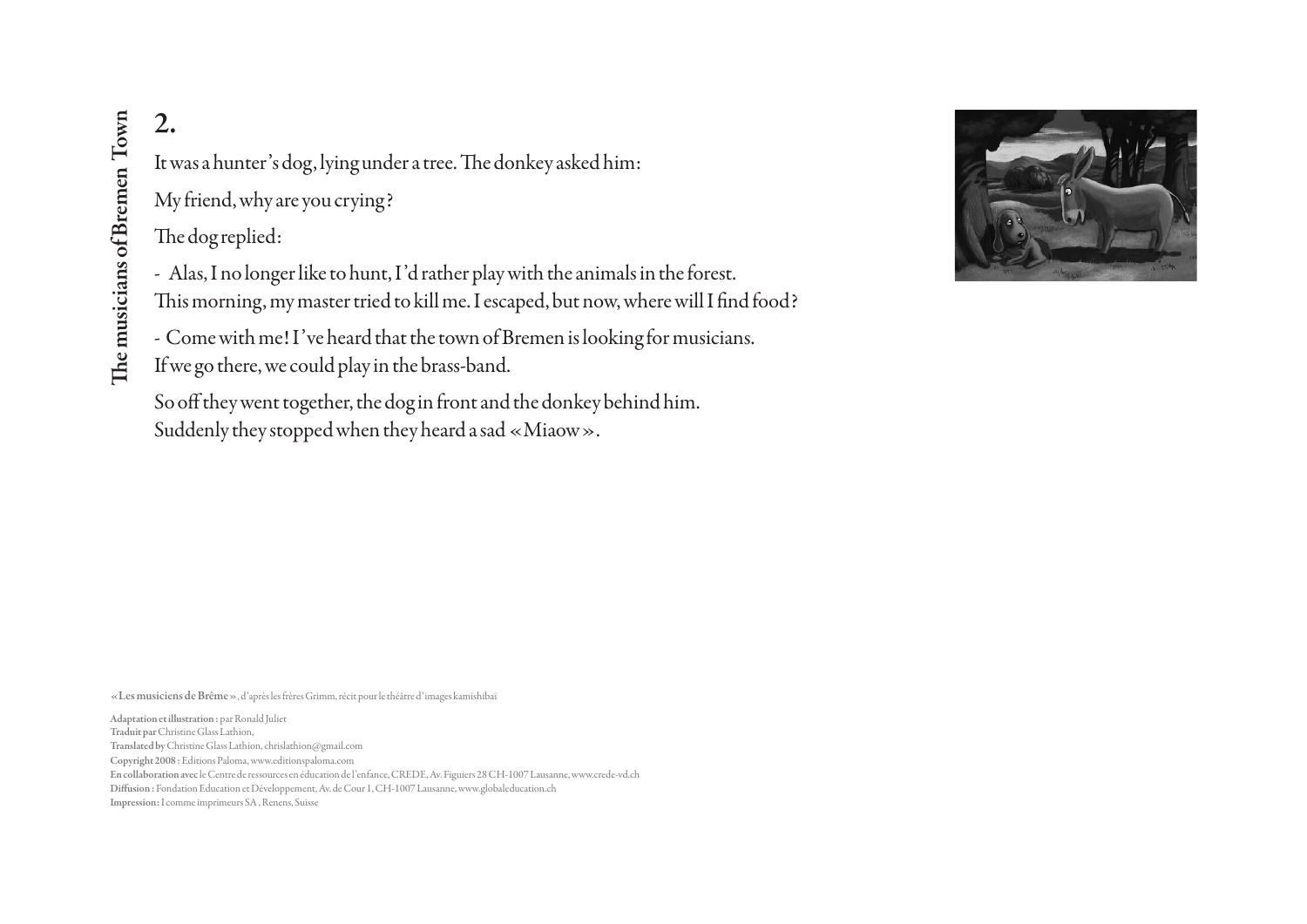#### It was a cat who was crying.

What's wrong? Why are you so sad? asked the donkey.

Alas, said the cat, the mice are so unkind to me, I'd rather sit by the fire than fight them. But my mistress doesn't like that, so she tried to kill me this morning. I escaped, but whatever shall I do now?

 Come with us! I've heard that the town of Bremen is looking for musicians. We could play in the brass-band there.

And off they went, the dog in front, the donkey in the middle and the cat at the end of the line.

As they were passing a farm…..

«Les musiciens de Brême», d'après les frères Grimm, récit pour le théâtre d'images kamishibaï

Adaptation et illustration : par Ronald Juliet Copyright 2008 : Editions Paloma, www.editionspaloma.com En collaboration avec le Centre de ressources en éducation de l'enfance, CREDE, Av. Figuiers 28 CH-1007 Lausanne, www.crede-vd.ch Diffusion : Fondation Education et Développement, Av. de Cour 1, CH-1007 Lausanne, www.globaleducation.ch 3.<br>
It was a cat who was c<br>
What's wrong? Why<br>
Alas, said the cat, the<br>
But my mistress does:<br>
I escaped, but whatev<br>
Come with us! I've h<br>
We could play in the l<br>
And off they went, th<br>
As they were passing:<br>
<br>
Escapedia Traduit par Christine Glass Lathion, Translated by Christine Glass Lathion, chrislathion@gmail.com

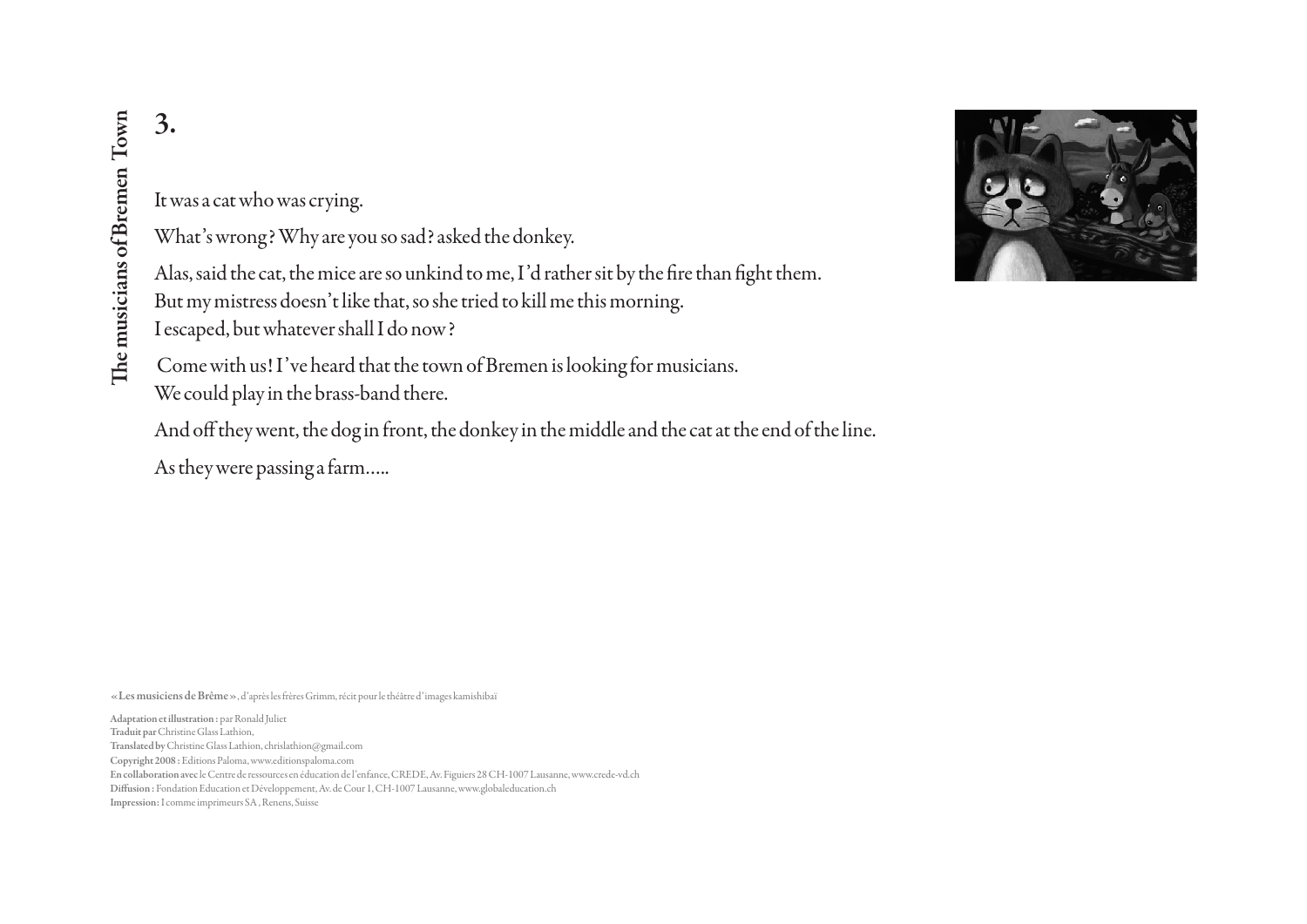They heard a rooster crowing at the top of his lungs, «Cock-a-doodle-do! Cock-a-doodle-do!»

Hey! You're making a terrible noise, we've never heard a rooster crow so loudly!

I'm crowing while I still can. My masters have decided to boil me up into soup, so I won't be able to wake them up any longer!

Come with us! I've heard that the town of Bremen is looking for musicians.

We could play in the brass-band there.



«Les musiciens de Brême», d'après les frères Grimm, récit pour le théâtre d'images kamishibaï

Adaptation et illustration : par Ronald Juliet Copyright 2008 : Editions Paloma, www.editionspaloma.com En collaboration avec le Centre de ressources en éducation de l'enfance, CREDE, Av. Figuiers 28 CH-1007 Lausanne, www.crede-vd.ch Diffusion : Fondation Education et Développement, Av. de Cour 1, CH-1007 Lausanne, www.globaleducation.ch 4.<br>
Inpression: I commenced a rooster of<br>
Hey! You're making:<br>
I'm crowing while Is<br>
so I won't be able to w<br>
Come with us! I've h<br>
We could play in the l<br>
so I wisse to Bremen Towns and the l<br>
we could play in the l<br>
exte Traduit par Christine Glass Lathion, Translated by Christine Glass Lathion, chrislathion@gmail.com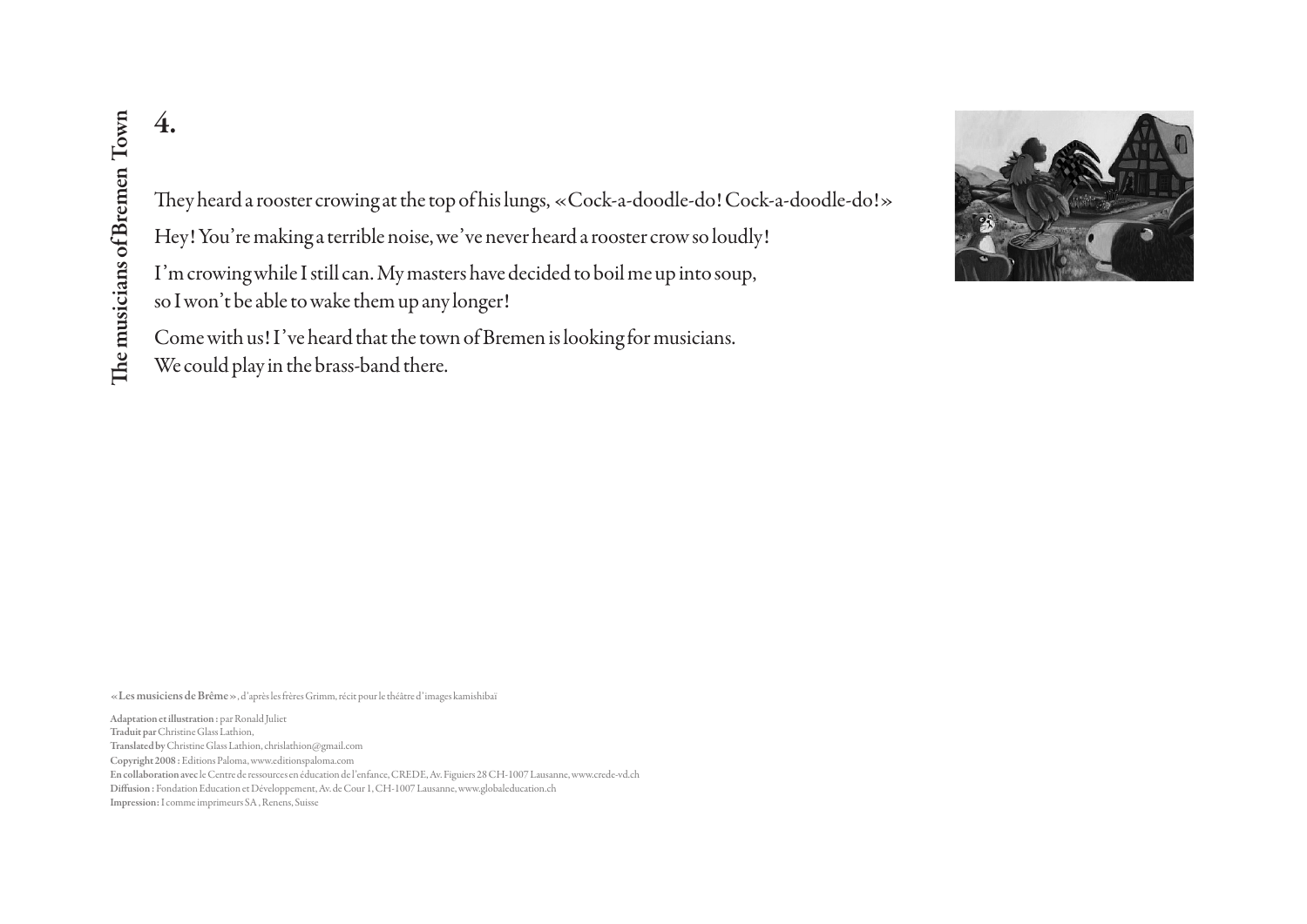And off they went, the dog in front, followed by the donkey with the rooster on his back and the cat at the end of the line.

But night was now falling.

Let's go and shelter under the trees, said the cat.



«Les musiciens de Brême», d'après les frères Grimm, récit pour le théâtre d'images kamishibaï

Adaptation et illustration : par Ronald Juliet Copyright 2008 : Editions Paloma, www.editionspaloma.com En collaboration avec le Centre de ressources en éducation de l'enfance, CREDE, Av. Figuiers 28 CH-1007 Lausanne, www.crede-vd.ch Diffusion : Fondation Education et Développement, Av. de Cour 1, CH-1007 Lausanne, www.globaleducation.ch 5.<br>
Impression: In this back and the ca<br>
But night was now fa<br>
Let's go and shelter u<br>
Ext's go and shelter u<br>
Extra musicians of Bremen Towns of Bremen Towns<br>
Maptation et illustration : par Ronald Juliet<br>
Thault par Chri Traduit par Christine Glass Lathion, Translated by Christine Glass Lathion, chrislathion@gmail.com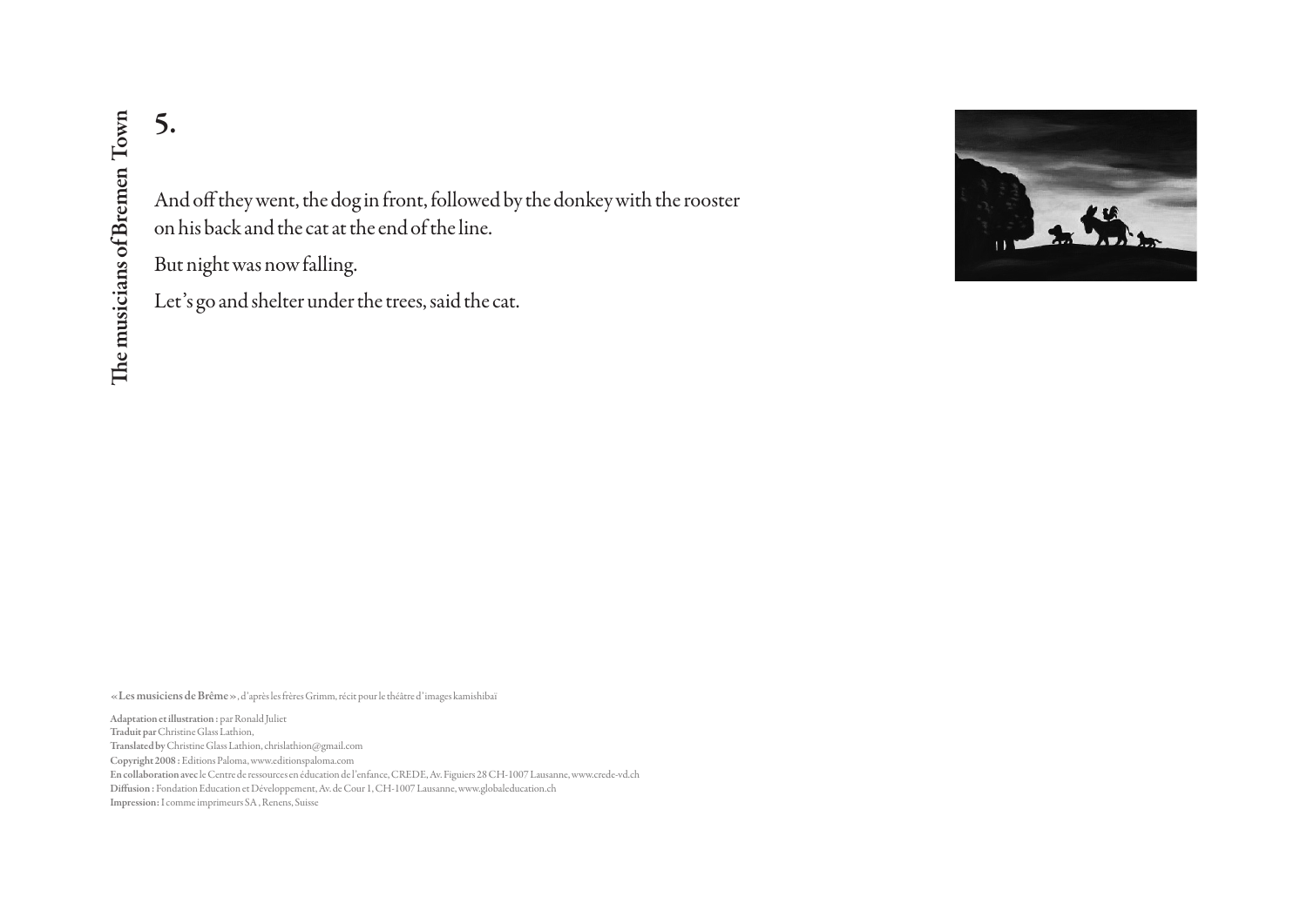Each animal settled in under the trees as well as it could. The rooster chose a nice branch to roost on, then said:

I see a light! Maybe it's a house!

Let's go, yawned the dog. We're hungry….

I want to sleep in a warm place, said the cat.

And off went the companions again.

(Pull out half the picture, stopping at the line in front of the donkey and the edge of the window)

I see something really frightening!

What can you see?

(Pull out the whole picture)

«Les musiciens de Brême», d'après les frères Grimm, récit pour le théâtre d'images kamishibaï

Adaptation et illustration : par Ronald Juliet Copyright 2008 : Editions Paloma, www.editionspaloma.com En collaboration avec le Centre de ressources en éducation de l'enfance, CREDE, Av. Figuiers 28 CH-1007 Lausanne, www.crede-vd.ch Diffusion : Fondation Education et Développement, Av. de Cour 1, CH-1007 Lausanne, www.globaleducation.ch **1988**<br>
Increase a light! Maybe it<br>
Iter's go, yawned the c<br>
I want to sleep in a wa<br>
And off went the com<br>
(Pull out half the musicians of the discussed of the<br>
I see something really<br>
What can you see?<br>
(Pull out the w.<br> Traduit par Christine Glass Lathion, Translated by Christine Glass Lathion, chrislathion@gmail.com

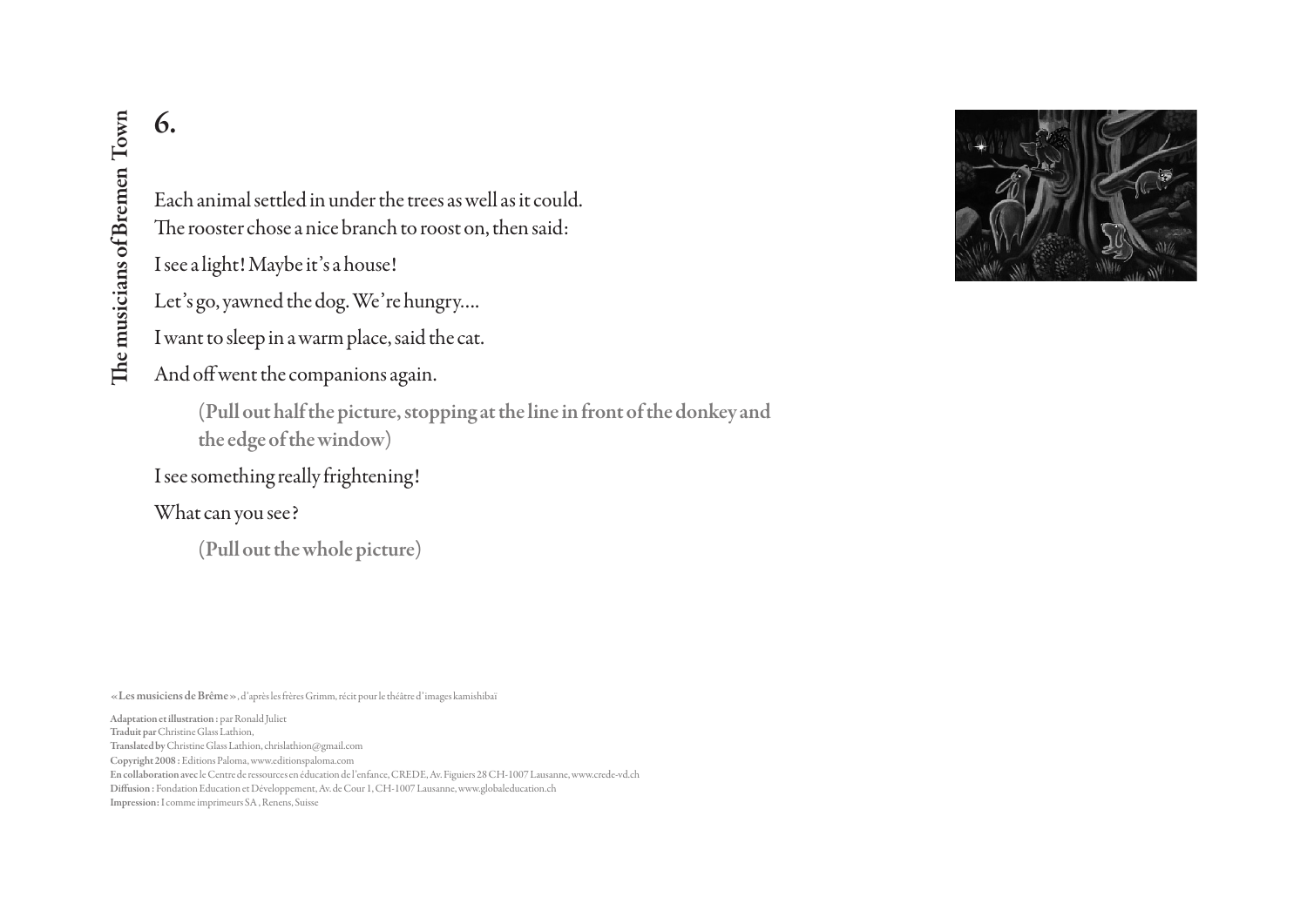#### - It's a robbers' den, whispered the donkey.

They've put their gold coins into a bag and now they're enjoying a fine meal!

I'd love to have a good meal myself, said the dog, licking his chops.

Ah, if only we were there too, sighed the cat.

I have an idea! said the rooster. Let's frighten them!



«Les musiciens de Brême», d'après les frères Grimm, récit pour le théâtre d'images kamishibaï

Adaptation et illustration : par Ronald Juliet Copyright 2008 : Editions Paloma, www.editionspaloma.com En collaboration avec le Centre de ressources en éducation de l'enfance, CREDE, Av. Figuiers 28 CH-1007 Lausanne, www.crede-vd.ch Diffusion : Fondation Education et Développement, Av. de Cour 1, CH-1007 Lausanne, www.globaleducation.ch 7<br>
Inpression: It's a robbers' den, where the music of the music of Bremen Inpression<br>
I'd love to have a good<br>
Ah, if only we were the<br>
I have an idea! said the<br>
I have an idea! said the<br>
Sa suisse The musicipal of Bremen Traduit par Christine Glass Lathion, Translated by Christine Glass Lathion, chrislathion@gmail.com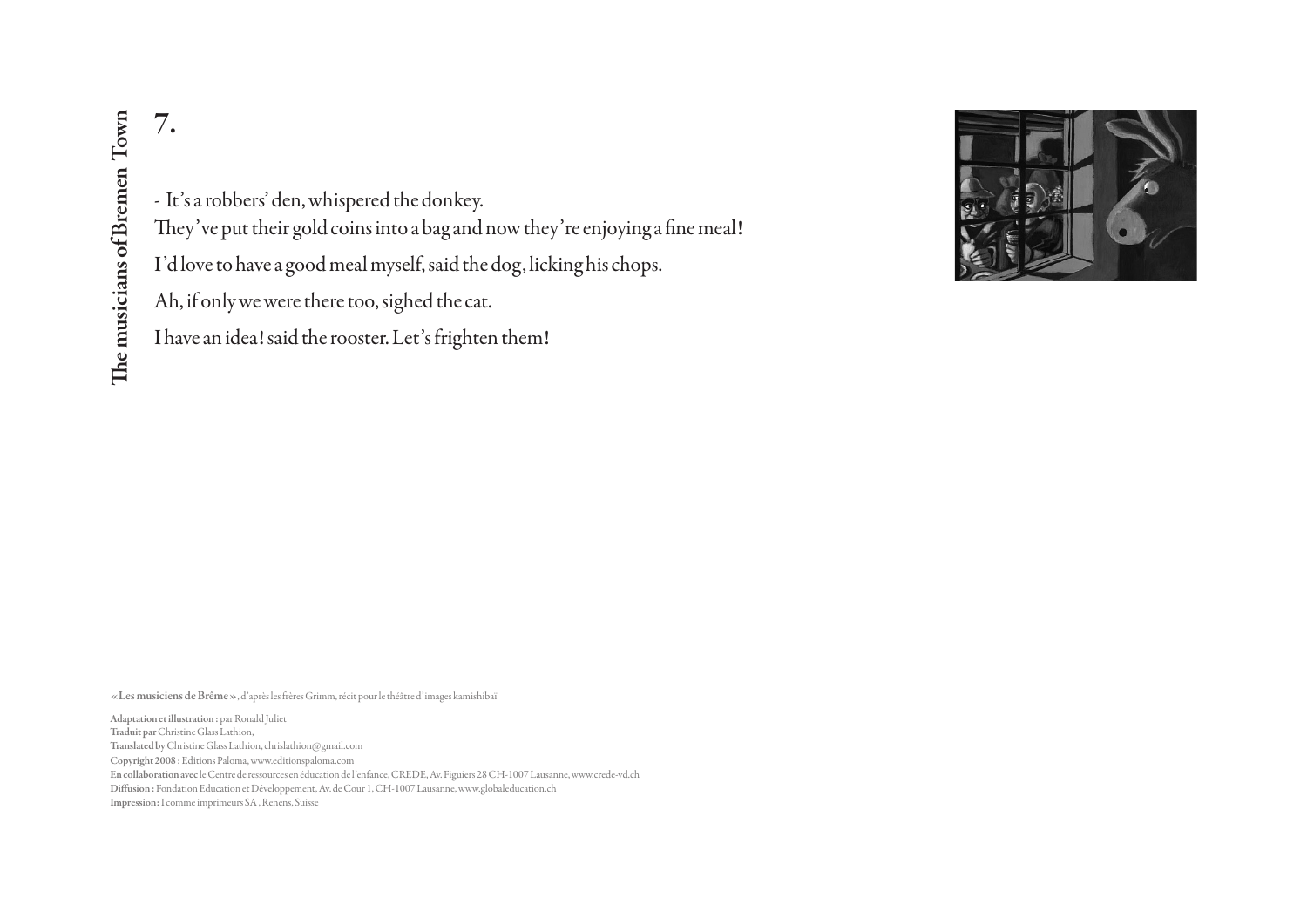- Dog, you climb on the donkey's back. Cat, you climb on the dog's back, and I'll fly onto the cat's head. Then we'll all sing together, as loudly as we can. Attention, here we go, one, two……



«Les musiciens de Brême», d'après les frères Grimm, récit pour le théâtre d'images kamishibaï

Adaptation et illustration : par Ronald Juliet Copyright 2008 : Editions Paloma, www.editionspaloma.com En collaboration avec le Centre de ressources en éducation de l'enfance, CREDE, Av. Figuiers 28 CH-1007 Lausanne, www.crede-vd.ch Diffusion : Fondation Education et Développement, Av. de Cour 1, CH-1007 Lausanne, www.globaleducation.ch 8<br>
IMPRESSION: In and I'll fly onto the carrier and I'll fly onto the carrier and I'll fly onto the carrier of and I'll fly onto the carrier and all inter Christine Gas Lathion, here we go<br>
Adaptation et illustration : par Traduit par Christine Glass Lathion, Translated by Christine Glass Lathion, chrislathion@gmail.com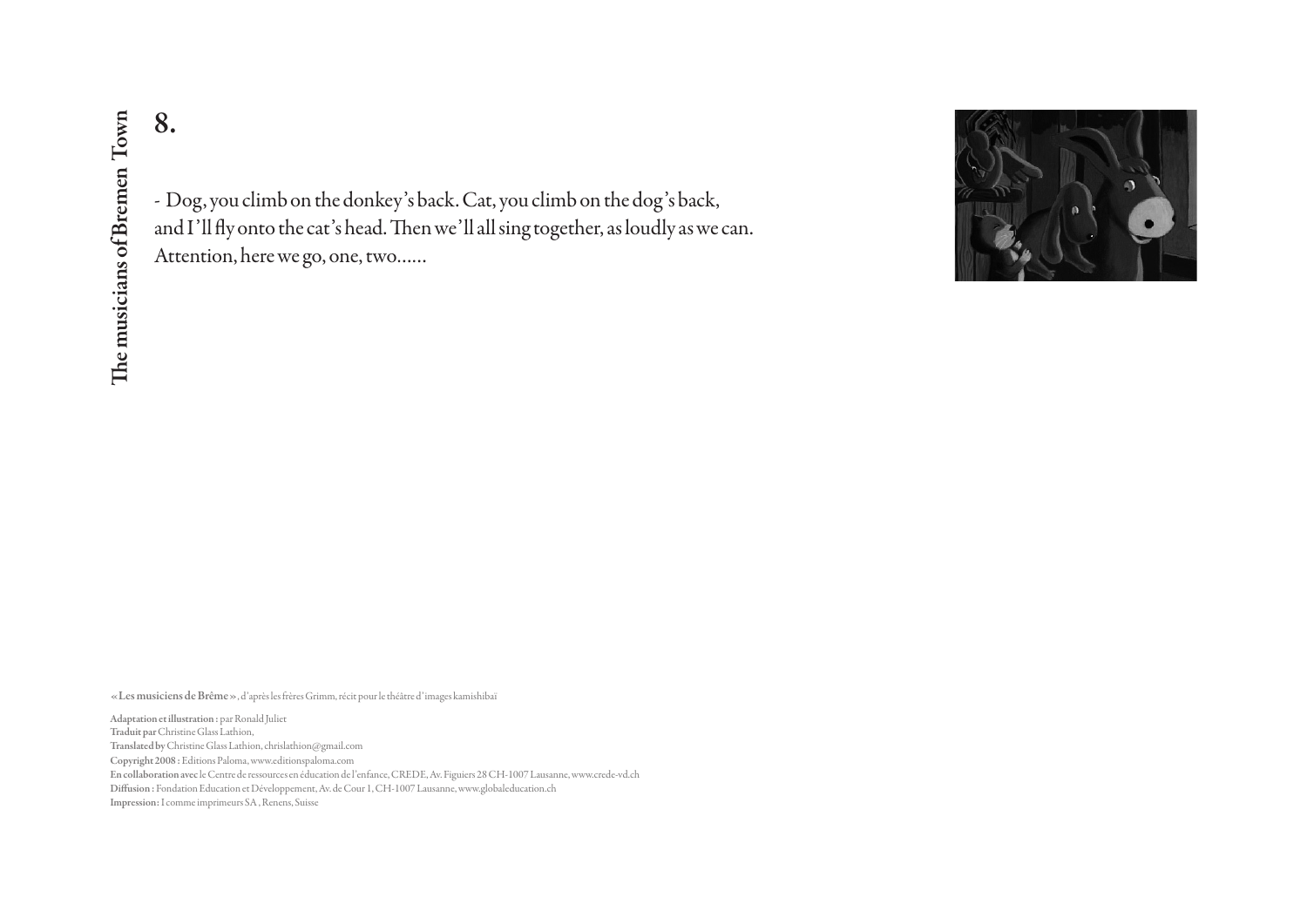(Optional: ask the children to all shout Hi Haw! Woof Woof ! Miaow! Cock-A-Doodle-Do!)

They all threw themselves against the window, which smashed into pieces, and then they jumped into the house.

And the robbers? They thought they'd seen a monster,

and ran away into the forest as quickly as they could.



«Les musiciens de Brême», d'après les frères Grimm, récit pour le théâtre d'images kamishibaï

Adaptation et illustration : par Ronald Juliet Copyright 2008 : Editions Paloma, www.editionspaloma.com En collaboration avec le Centre de ressources en éducation de l'enfance, CREDE, Av. Figuiers 28 CH-1007 Lausanne, www.crede-vd.ch Diffusion : Fondation Education et Développement, Av. de Cour 1, CH-1007 Lausanne, www.globaleducation.ch **9.**<br>
Impression: In the music of The Matter of The Matter of The Matter of The Matter of The and then they jumped<br>
and then they jumped<br>
And the robbers? The<br>
and ran away into the<br>
sexters musiciens de Brême », d'après Traduit par Christine Glass Lathion, Translated by Christine Glass Lathion, chrislathion@gmail.com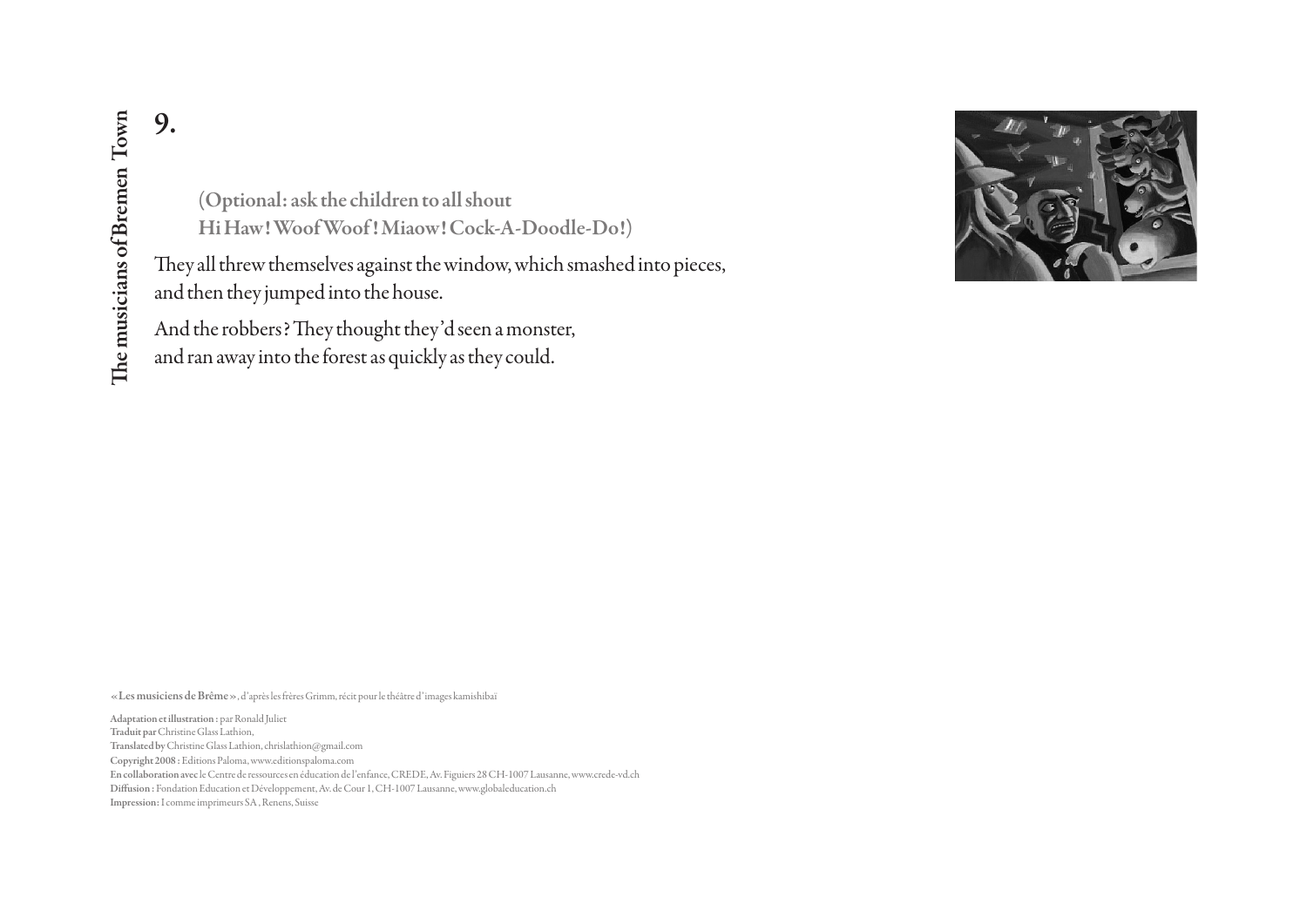For a few moments, all that could be heard was the crackling of the fire,

because the animals were all too busy gobbling up the meal to have time to talk about anything.

I'll sleep outside next to the manure heap, said the donkey.

And I'll sleep behind the door, said the dog.

The cat said, I'll sleep near the warm fire.

And I'll go and perch on the roof, said the rooster.

«Les musiciens de Brême», d'après les frères Grimm, récit pour le théâtre d'images kamishibaï

Adaptation et illustration : par Ronald Juliet Copyright 2008 : Editions Paloma, www.editionspaloma.com En collaboration avec le Centre de ressources en éducation de l'enfance, CREDE, Av. Figuiers 28 CH-1007 Lausanne, www.crede-vd.ch Diffusion : Fondation Education et Développement, Av. de Cour 1, CH-1007 Lausanne, www.globaleducation.ch 10.<br>
ISC The accuse the animals v<br>
I'll sleep outside next<br>
And I'll sleep behind<br>
The cat said, I'll sleep<br>
And I'll go and perch<br>
And I'll go and perch<br>
Executions of Bremen Townships<br>
Correct Said Scheme The Control of Traduit par Christine Glass Lathion, Translated by Christine Glass Lathion, chrislathion@gmail.com

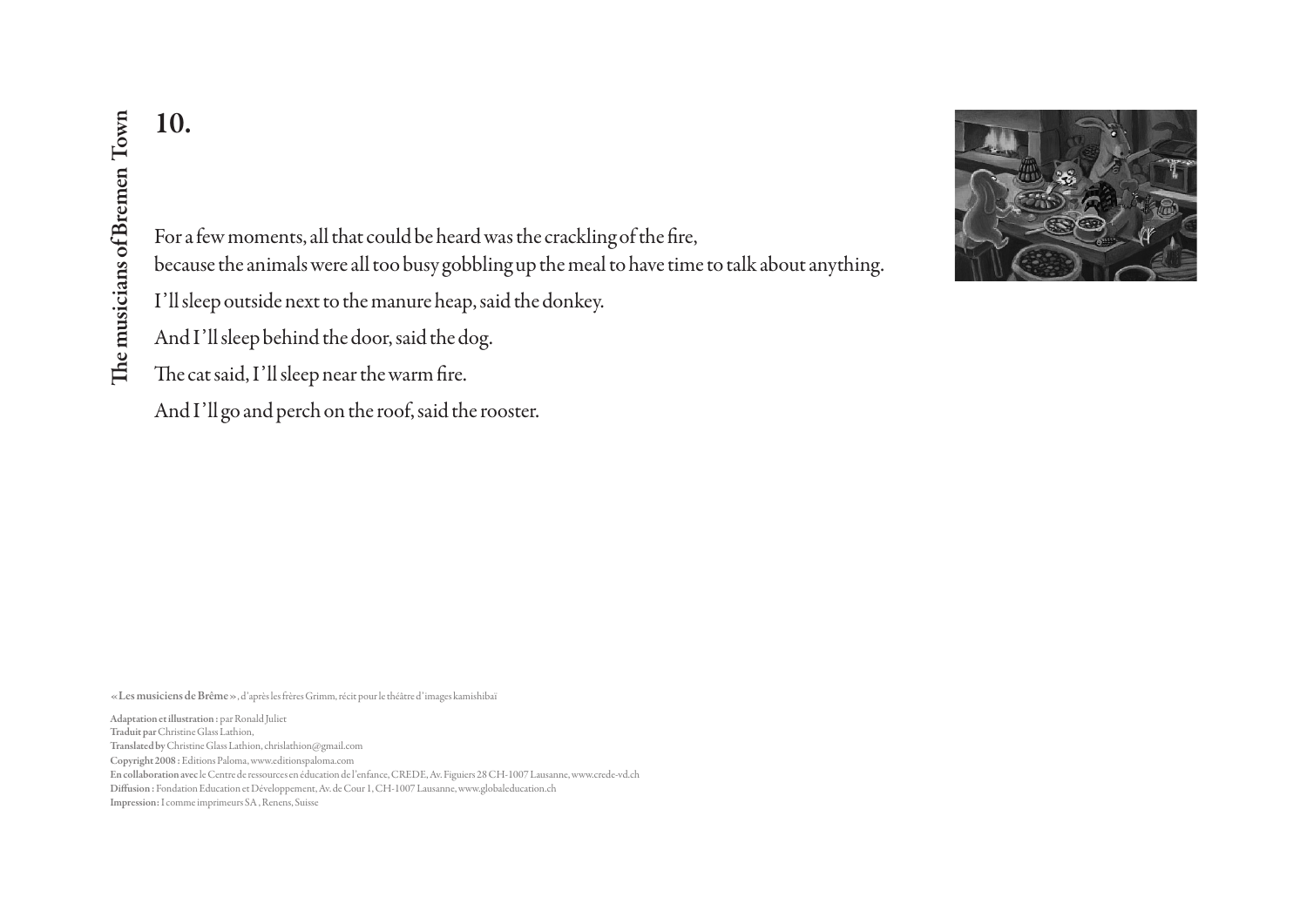

All this time, the robbers were shivering with cold in the forest. The chief robber said in a loud voice: Oh, how stupid we are, we shouldn't have allowed ourselves to be chased out of our own home! Now that's true, chief, said one robber.

Now that it's almost dark in the house, you go and see what's happening, you're the strongest of all of us.

(Pull the picture to the line, uncovering the robber in the dark)

The robber crept into the house.

Well, well! The coals are still warm, I'll light them so I can see better.

He leaned over something that was shining in the dark, but……..

«Les musiciens de Brême», d'après les frères Grimm, récit pour le théâtre d'images kamishibaï

Adaptation et illustration : par Ronald Juliet Copyright 2008 : Editions Paloma, www.editionspaloma.com En collaboration avec le Centre de ressources en éducation de l'enfance, CREDE, Av. Figuiers 28 CH-1007 Lausanne, www.crede-vd.ch Diffusion : Fondation Education et Développement, Av. de Cour 1, CH-1007 Lausanne, www.globaleducation.ch **II.**<br> **IMPRESS All this time, the robb**<br> **Oh, how stupid we are**<br> **Now that's true, chiered into the musician of all the picture of the musician (Pull the picture of the robber crept into Well, well! The coals of He leane** Traduit par Christine Glass Lathion, Translated by Christine Glass Lathion, chrislathion@gmail.com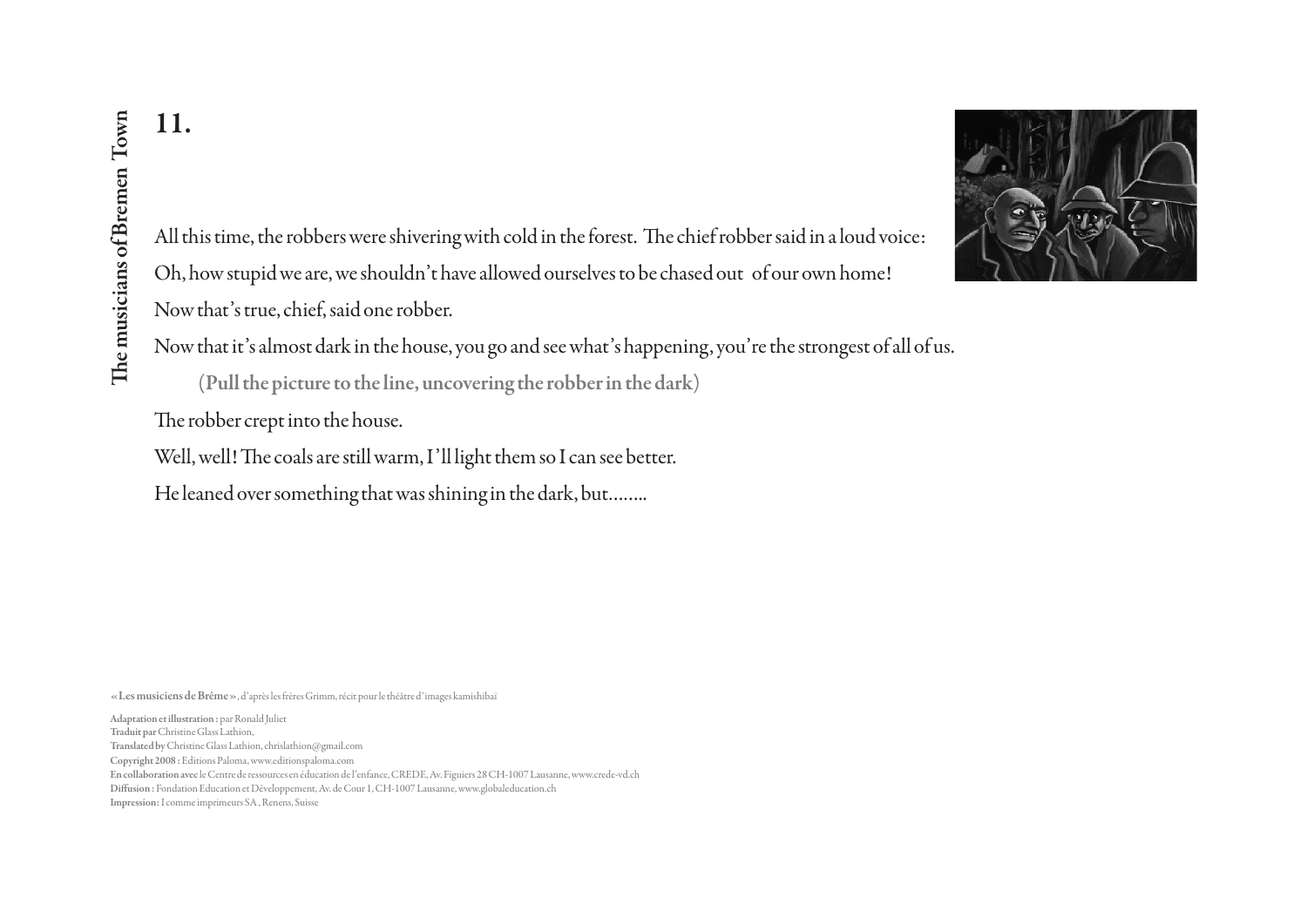12.<br>
It was the eyes of the c<br>
The cat leaped up and<br>
(Pull the picture of Prince II commenced in the picture of Prince II<br>
Very frightened, the r<br>
(Quickly pull c<br>
«Les musiciens de Brême », d'après les frères Gri<br>
Adapta It was the eyes of the cat! The cat leaped up and scratched the robber's cheek. (Pull the picture to show the robber running away) Very frightened, the robber ran towards the door. But……. (Quickly pull out the whole picture)

«Les musiciens de Brême», d'après les frères Grimm, récit pour le théâtre d'images kamishibaï

Adaptation et illustration : par Ronald Juliet Copyright 2008 : Editions Paloma, www.editionspaloma.com En collaboration avec le Centre de ressources en éducation de l'enfance, CREDE, Av. Figuiers 28 CH-1007 Lausanne, www.crede-vd.ch Diffusion : Fondation Education et Développement, Av. de Cour 1, CH-1007 Lausanne, www.globaleducation.ch Traduit par Christine Glass Lathion, Translated by Christine Glass Lathion, chrislathion@gmail.com

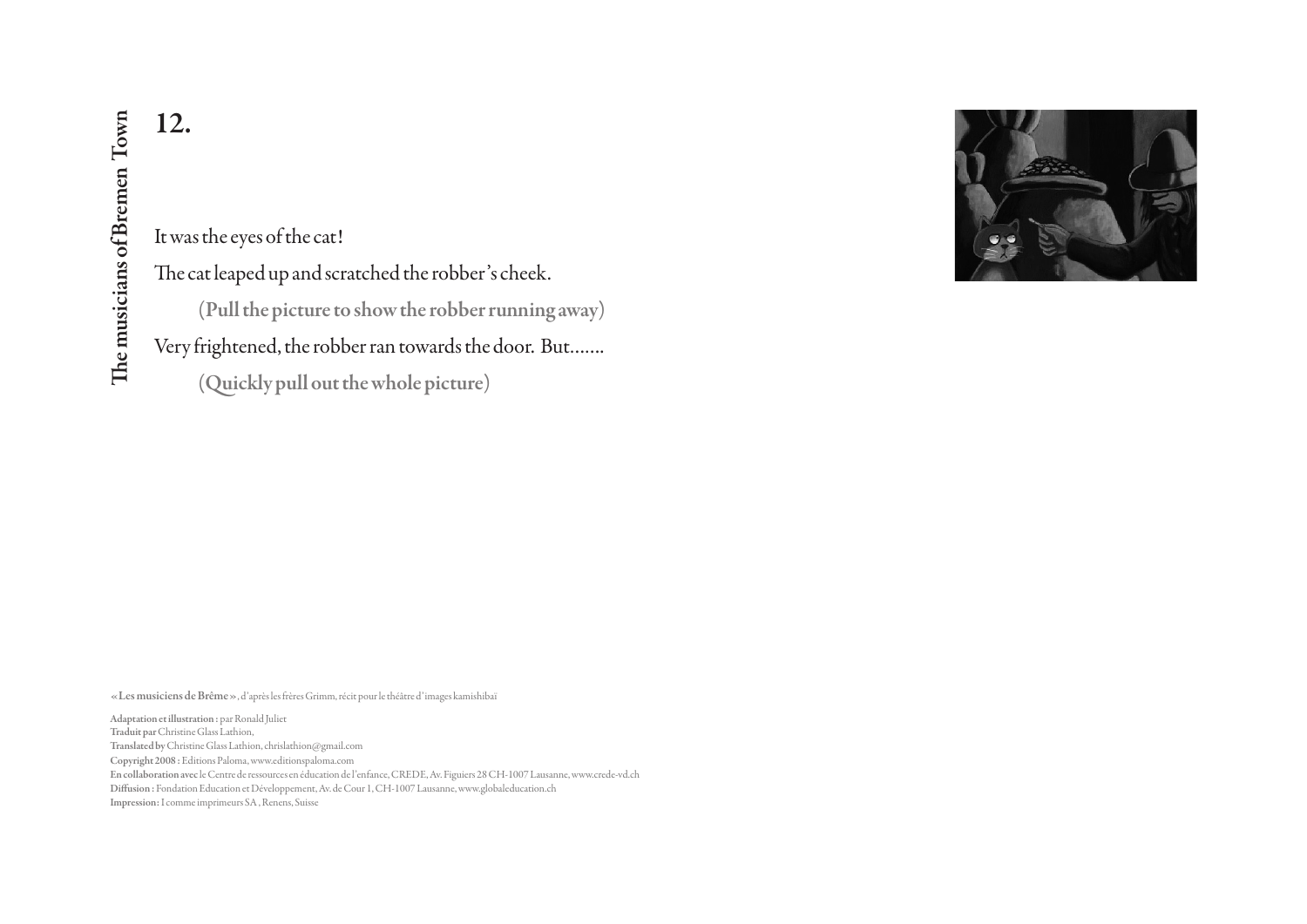

- Growl! said the dog, biting him hard on the leg.

(Pull the picture to show the donkey and the robber)

Thump! (make a thump sound) and there's a good kick on your bottom to help you run faster, said the donkey.

(Quickly pull out the whole picture)

«Les musiciens de Brême», d'après les frères Grimm, récit pour le théâtre d'images kamishibaï

Adaptation et illustration : par Ronald Juliet Copyright 2008 : Editions Paloma, www.editionspaloma.com En collaboration avec le Centre de ressources en éducation de l'enfance, CREDE, Av. Figuiers 28 CH-1007 Lausanne, www.crede-vd.ch Diffusion : Fondation Education et Développement, Av. de Cour 1, CH-1007 Lausanne, www.globaleducation.ch 13.<br>
ISLN: Thump! (make a thui<br>
and the donkey.<br>
(Quickly pull comment of Bremen Theory.<br>
(Quickly pull comment of Bremen Towns (Quickly pull comment<br>
SA , (Quickly pull comment Towns Sanding The musicians of Bremen Towns Traduit par Christine Glass Lathion, Translated by Christine Glass Lathion, chrislathion@gmail.com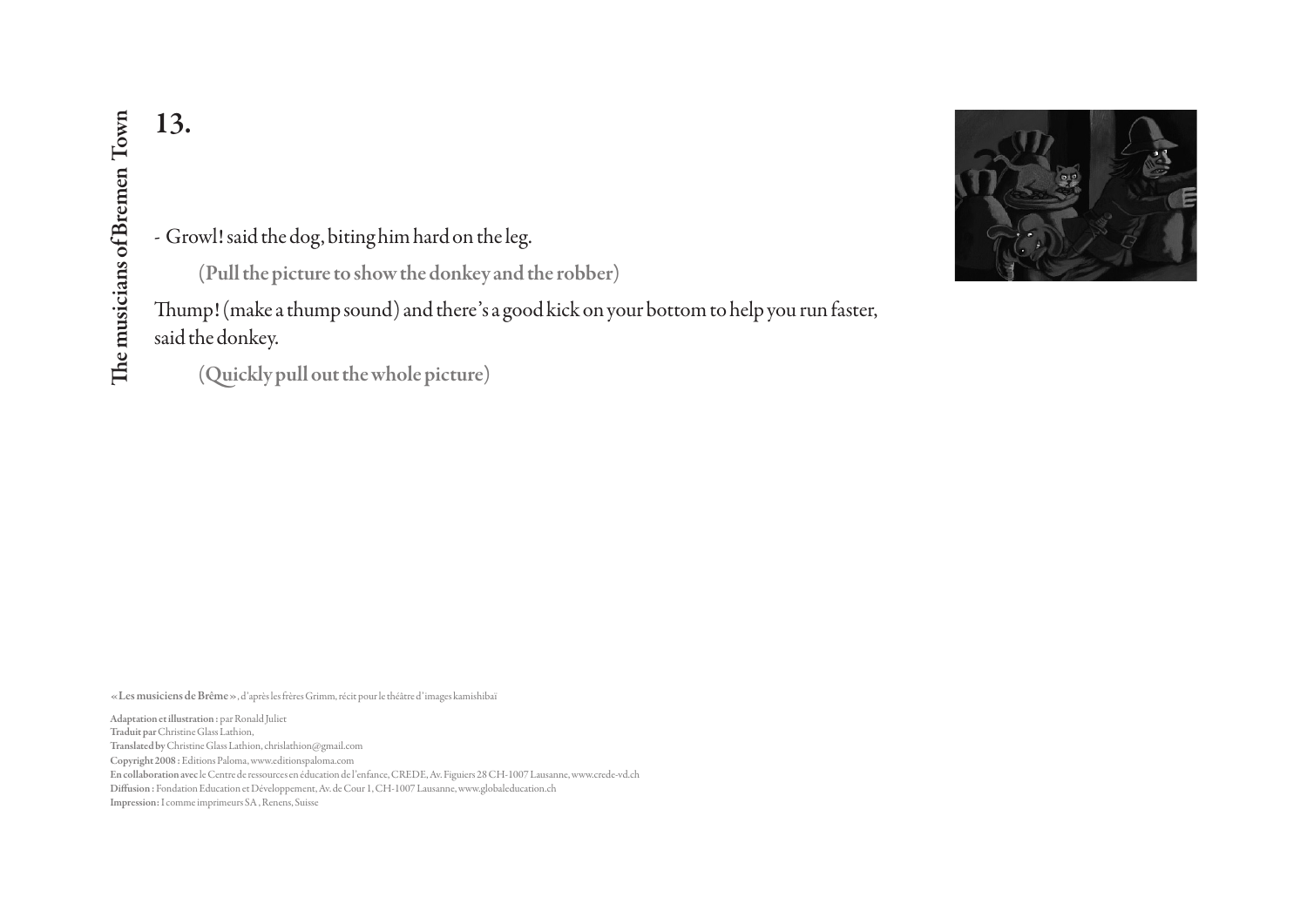The robber had scarcely recovered from his fright when the rooster, awakened by all the noise, started crowing as loudly as possible:

Cock-a-doodle-do! Cock-a-doodle-do!



«Les musiciens de Brême», d'après les frères Grimm, récit pour le théâtre d'images kamishibaï

Adaptation et illustration : par Ronald Juliet Copyright 2008 : Editions Paloma, www.editionspaloma.com En collaboration avec le Centre de ressources en éducation de l'enfance, CREDE, Av. Figuiers 28 CH-1007 Lausanne, www.crede-vd.ch Diffusion : Fondation Education et Développement, Av. de Cour 1, CH-1007 Lausanne, www.globaleducation.ch 14.<br>
Impression: Inc. The robber had scarce<br>
awakened by all the n<br>
Cock-a-doodle-do! (<br>
Cock-a-doodle-do! (<br>
Adaptation et illustration : par Ronald Juliet<br>
Radaptation et illustration : par Ronald Juliet<br>
Translated by C Traduit par Christine Glass Lathion, Translated by Christine Glass Lathion, chrislathion@gmail.com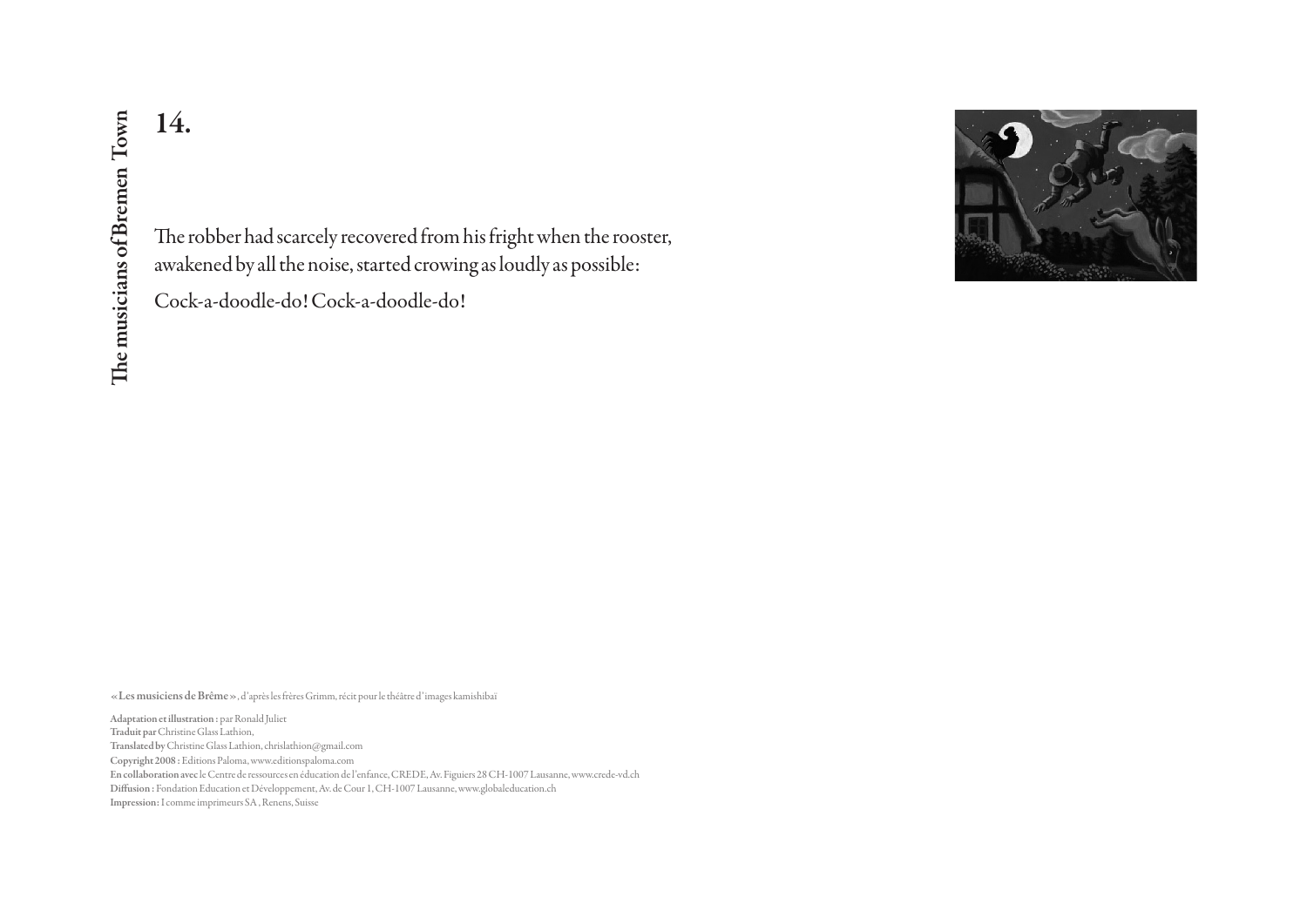The robber returned to his friends back in the forest and told them:

**IS.**<br>
The robber returned<br>
There's a witch in the<br>
Outside the door, a h.<br>
and threw me into the<br>
«Catch him! Catch l<br>
We can't stay here! or<br>
They disappeared and<br>
And our four musicians<br>
Alaptation et illustration : par There's a witch in the house who cackled at me and scratched me with her pointed nails. Outside the door, a hairy dwarf bit my leg. In the courtyard, a black giant hit me with a club and threw me into the air. And I saw a devil on the roof, who spread his huge wings and shouted «Catch him! Catch him!»

We can't stay here! ordered the chief. Let's get out of here as quickly as we can!

They disappeared and were never seen again.

And our four musicians from Bremen Town?

«Les musiciens de Brême», d'après les frères Grimm, récit pour le théâtre d'images kamishibaï

Adaptation et illustration : par Ronald Juliet Copyright 2008 : Editions Paloma, www.editionspaloma.com En collaboration avec le Centre de ressources en éducation de l'enfance, CREDE, Av. Figuiers 28 CH-1007 Lausanne, www.crede-vd.ch Diffusion : Fondation Education et Développement, Av. de Cour 1, CH-1007 Lausanne, www.globaleducation.ch Traduit par Christine Glass Lathion, Translated by Christine Glass Lathion, chrislathion@gmail.com